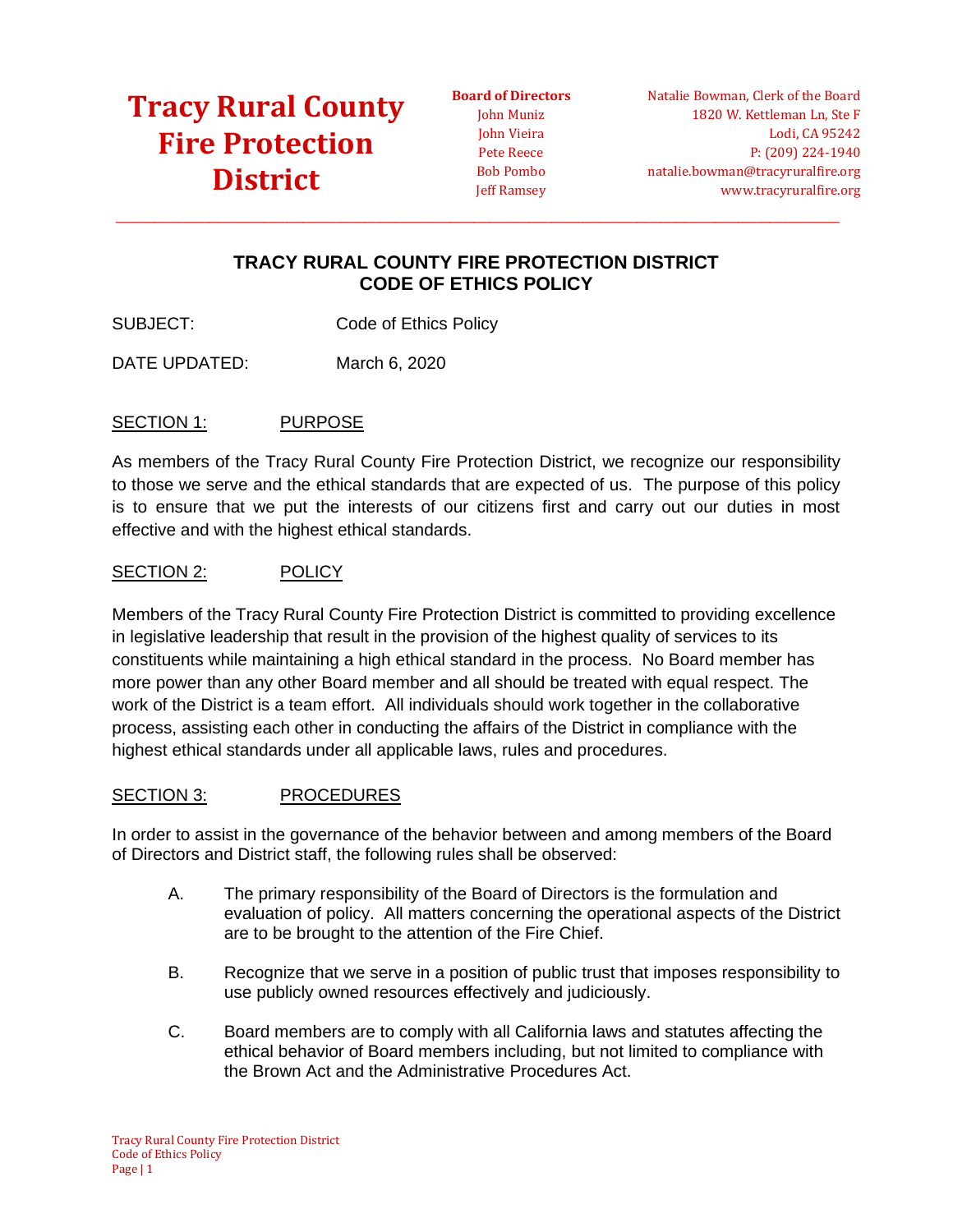# **[Tracy Rural County](https://tracyruralfire.org/)  [Fire Protection](https://tracyruralfire.org/)  [District](https://tracyruralfire.org/)**

**Board of Directors** John Muniz John Vieira Pete Reece Bob Pombo Jeff Ramsey

Natalie Bowman, Clerk of the Board 1820 W. Kettleman Ln, Ste F Lodi, CA 95242 P: (209) 224-1940 natalie.bowman@tracyruralfire.org www.tracyruralfire.org

D. The needs of the District's constituents should be the priority of the Board of Directors. When a Director believes he/she may have a conflict of interest, the legal counsel shall be requested to offer advice whether one exists or not.

 $\_$  ,  $\_$  ,  $\_$  ,  $\_$  ,  $\_$  ,  $\_$  ,  $\_$  ,  $\_$  ,  $\_$  ,  $\_$  ,  $\_$  ,  $\_$  ,  $\_$  ,  $\_$  ,  $\_$  ,  $\_$  ,  $\_$  ,  $\_$  ,  $\_$  ,  $\_$  ,  $\_$  ,  $\_$  ,  $\_$  ,  $\_$  ,  $\_$  ,  $\_$  ,  $\_$  ,  $\_$  ,  $\_$  ,  $\_$  ,  $\_$  ,  $\_$  ,  $\_$  ,  $\_$  ,  $\_$  ,  $\_$  ,  $\_$  ,

- E. Board members are expected to conduct themselves ethically, honestly and with integrity in all District business. This means principles of fairness, good faith and respect consistent with laws, regulations and District policies govern conduct with others both inside and outside the District. Each situation needs to be examined in accordance with this *Code of Ethics*. No unlawful practice or a practice at odds with these standards can be justified on the basis of customary practice, expediency, or achieving a "higher" purpose.
- F. Differing viewpoints are heathy in the decision-making process. Individuals have the right to disagree with ideas and opinions, but without being disagreeable. Once the Board of Directors takes action, all Directors commit to support said action and not to create barriers to the implementation of said action.
- G. Board members are not to discuss personnel or legal issues that have been conducted in closed session outside of those closed sessions.
- H. Board members are expected to avoid conflicts of interest regarding financial dealings or Board positions on actions before the Board. Board members are expected to prioritize positions and opinions to best serve the public and District's interests and not personal interests of the Board member.
- I. Board members are not to hold private meetings with a majority of the Board present, nor are they to use any form of serial communication to get around this prohibition.
- J. Directors should commit themselves to focusing on issues and not personalities. The presentation of the opinions of others should be encouraged. Cliques and voting blocs based on personalities rather than issues should be avoided.
- K. In accordance with TRCFPD Bylaws, the Board will prepare in advance of Board Meetings and be familiar with issues on the Agenda.
- L. Make no promises on behalf of the District. Board Members will frequently be asked to explain a Board action and/or give their opinion about an issue as they meet and talk with community members. It is appropriate to give a brief overview of policy and to refer to District staff for further information. According to the Ralph M. Brown Act, it is inappropriate to overtly or implicitly promise Board action, or to promise District staff will do something specific.